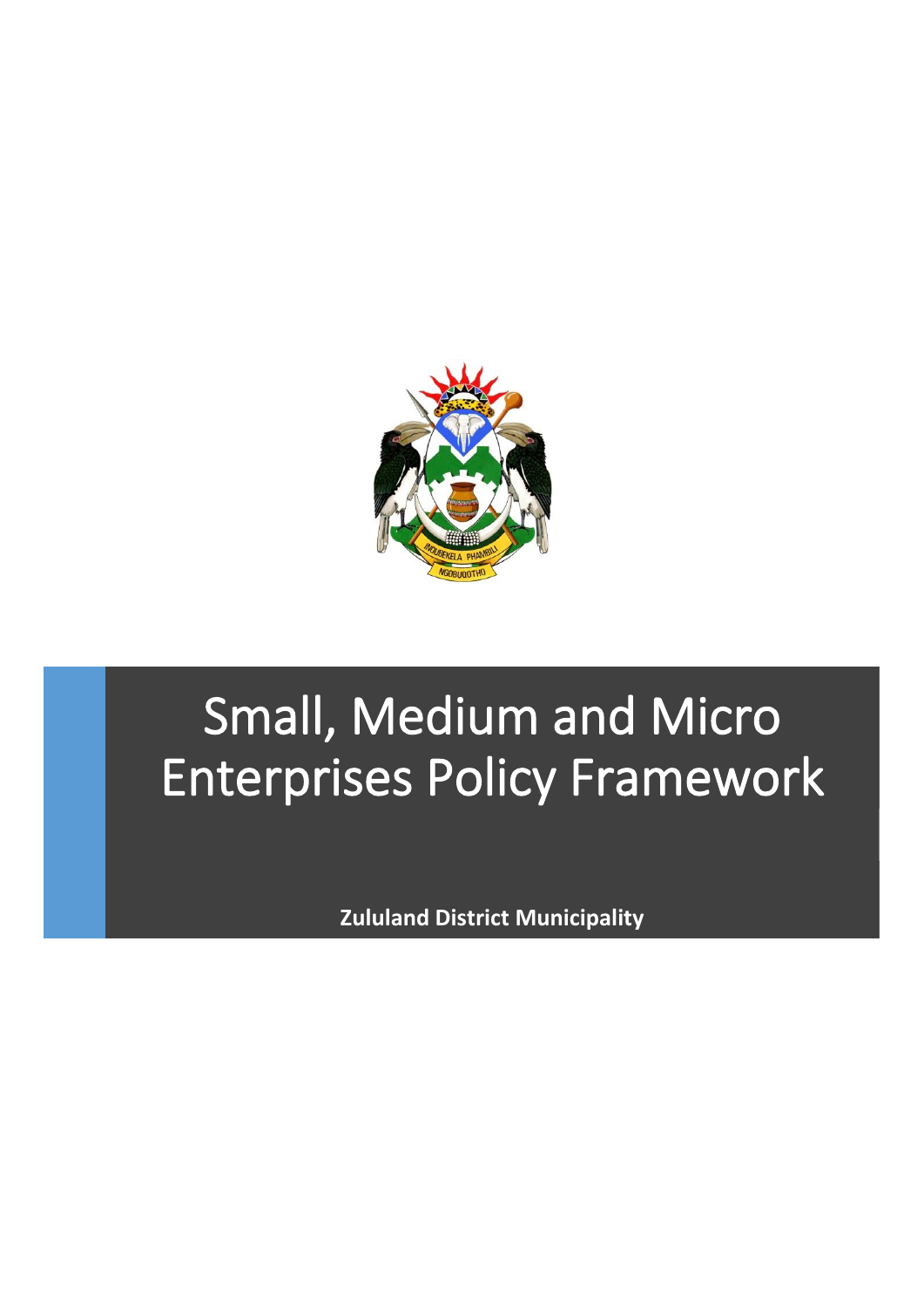#### **Review Information**

| <b>Policy Name</b>         | ZDM Small, Medium and Micro Enterprises Policy<br>Framework |
|----------------------------|-------------------------------------------------------------|
| Originator                 |                                                             |
| <b>Approval Date</b>       | <b>TBC</b>                                                  |
| <b>Implementation Date</b> | January 2021                                                |
| <b>Review Date</b>         | January 2023                                                |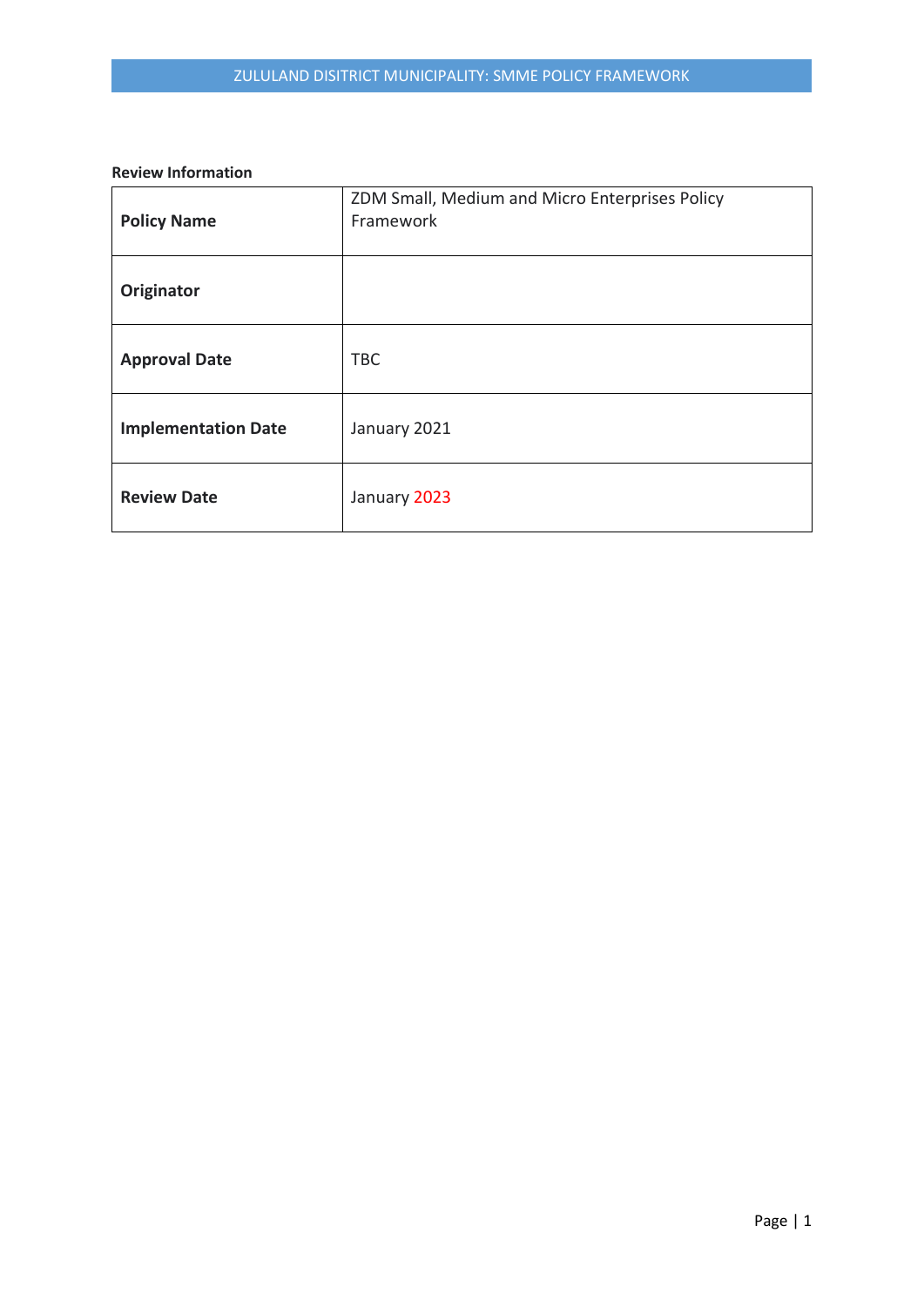# **Table of Contents**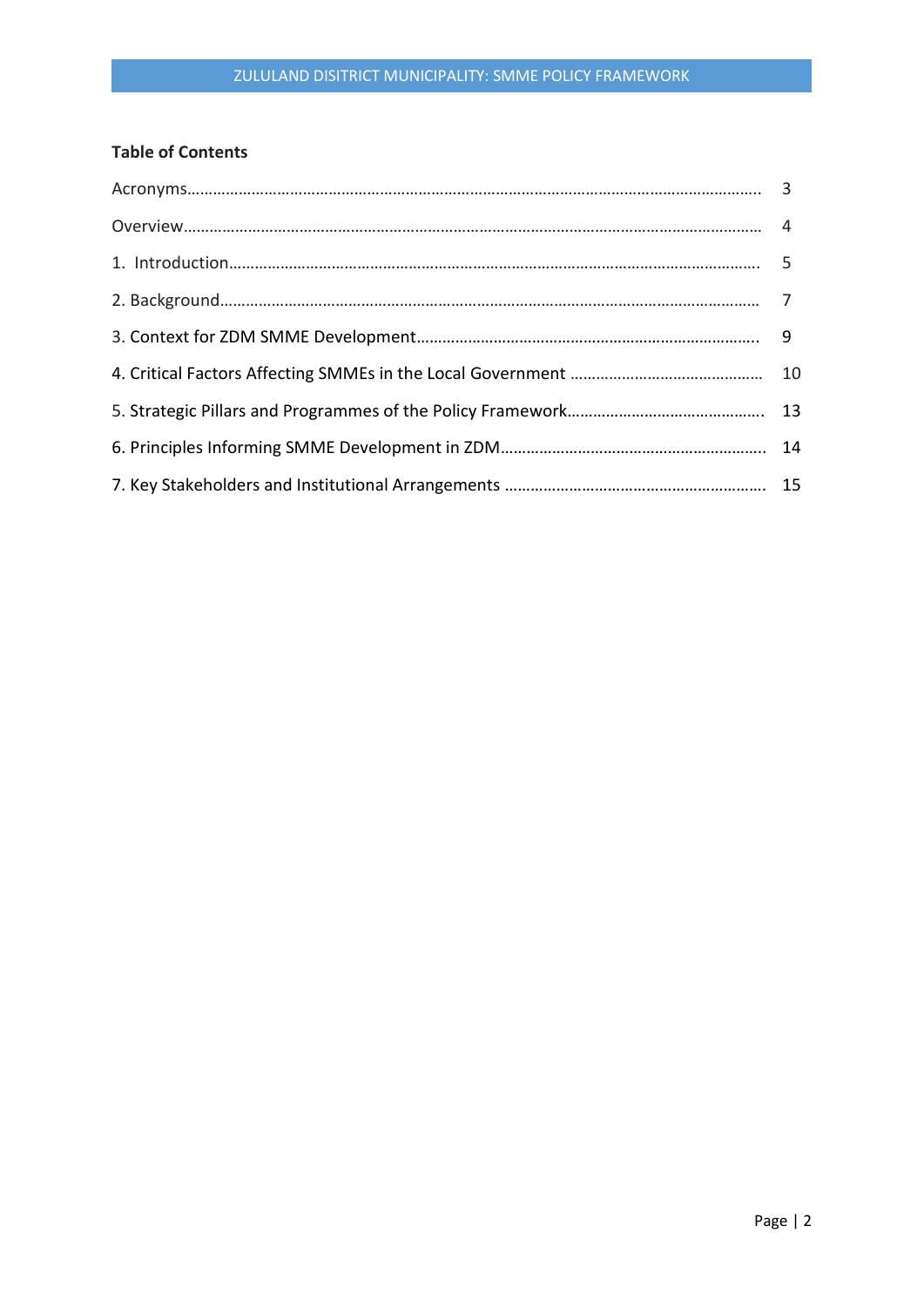# **Acronyms**

| <b>BBBEE</b> | Broad Base Black Economic Empowerment               |
|--------------|-----------------------------------------------------|
| <b>BSM</b>   | <b>Business Sophistication Model</b>                |
| <b>CIPC</b>  | Companies and Intellectual Property Commission      |
| <b>CIPRO</b> | Companies and Intellectual Property Registry Office |
| GDP          | <b>Gross Domestic Product</b>                       |
| <b>PPPFA</b> | Preferential Procurement Policy Framework Act       |
| <b>RSA</b>   | Republic of South Africa                            |
| <b>SARS</b>  | South African Revenue Service                       |
| SEDA         | <b>Small Enterprise Development Agency</b>          |
| <b>SMME</b>  | Small, Medium and Micro Enterprises                 |
| TEA          | <b>Total Entrepreneurial Activity</b>               |
| LED          | Local Economic Development                          |
| <b>MTEF</b>  | Medium Term Expenditure Framework                   |
| <b>NDP</b>   | National Development Plan                           |
| ZDM          | <b>Zululand District Municipality</b>               |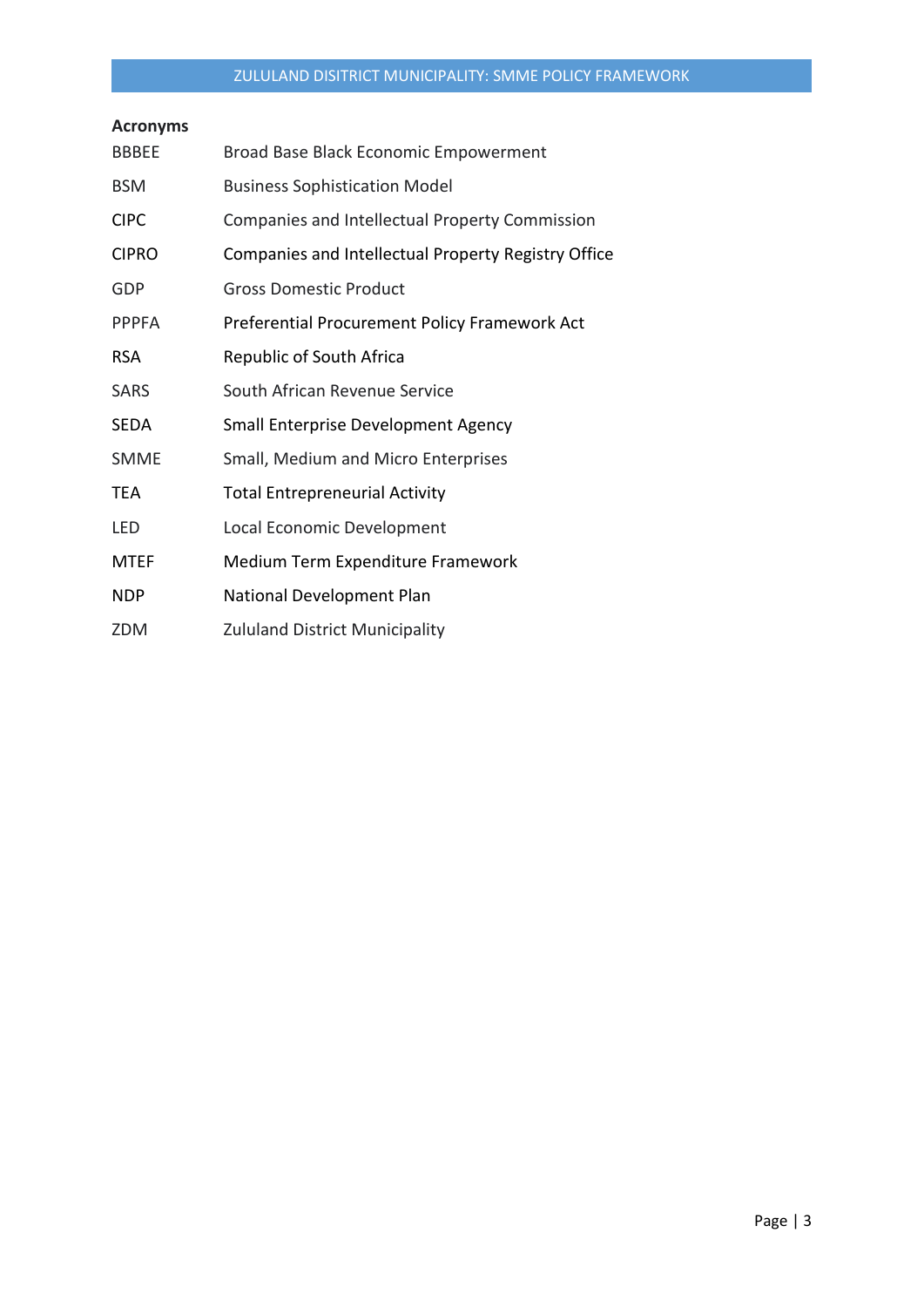#### **Overview**

#### **What is an SMME in South Africa?**

Small business key to job creation Small, Medium and Micro Enterprises (SMMEs), also referred to as small business, play an important role in an economy. They can be key drivers of economic growth, innovation and job creation.

#### **What is the meaning of SMME?**

Small business key to job creation SMMEs, also referred to as small business, play an important role in an economy. They can be key drivers of economic growth, innovation and job creation.

#### **What is classified as a small business in South Africa?**

Very small businesses employ between 6 and 20 employees, while small businesses employ between 21 and 50 employees.

#### **Who qualifies as a SMME?**

The business must have been registered with CIPC by at least 28 February 2020. 100% owned by South African citizens. 70% of employees must be South African. SARS registered and tax compliant.

#### **How does SMME benefit the economy?**

SMMEs provide the higher labour - absorptive capacity of small business sector than that of other size classes; the average capital cost of a job created in the SMME sector is lower than in the big business sector; they allow for more competitive markets; they can adapt more rapidly than larger organizations to changing.

#### **How do SMMEs contribute to South African radical economic growth?**

SMMEs have the power to completely change the dynamics of the country's employment rate because they are able to drive innovation and job creation. SMMEs do not only create jobs but they contribute immensely to South Africa's Gross Domestic Product (GDP).

#### **What is Business Sophistication Model (BSM)?**

Business enterprise in the lower BSM tiers are primarily informal vendors. 100% vendors and hawkers are found in BSM1. The upper BSM tiers have representation of formally registered businesses. In BSM 7, 94% of businesses are registered.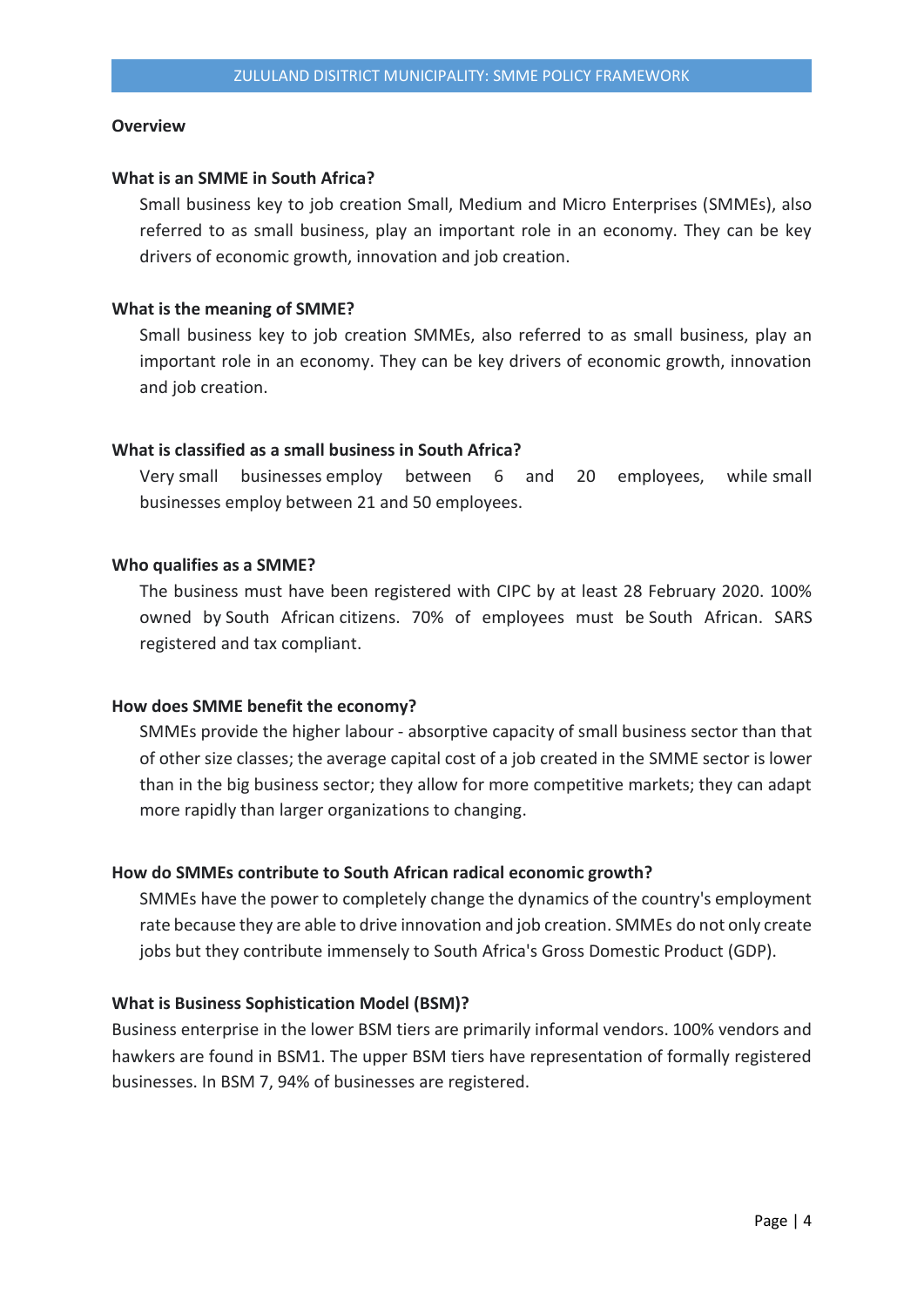#### **1. Introduction**

The Small Medium and Micro Enterprise (SMME) sector has been identified as an important strategic sector in the overall policy objectives of the Government of South Africa and it is seen as a driver of change for inclusive economic growth, national development, employment creation and poverty reduction.

In most developed countries, SMMEs contribute 60% of employment and 50% to the gross domestic product (GDP). In developing countries, the figures are just about 30% and 17%, respectively. In 2014, China had an estimated 42 million SMMEs which contributed 69% to China's GDP. More importantly, China's SMMEs are said to account for 80% of jobs and contribute approximately 82% to tax.

The South African government recognises SMMEs as the backbone of the economy, as SMME employers account for 14% total employment and contribute 42% to the GDP. There is also an acknowledgement that SMMEs promote broad based equitable development and provide more opportunity for women and youth participation in the economic development of the country.

According to the National Development Plan (NDP, 2012), getting SA into a high-growth trajectory demands that the country fundamentally changes its game plan and places small businesses and cooperatives at the centre of our war against poverty, inequality and unemployment. Furthermore, the NDP envisages that the small business sector will create 90% of the expected 11 million jobs by 2030. Incorporated as one of the priorities of the nine Point Plan is the need to unlock the potential of SMMEs, cooperatives and other rural enterprises, to contribute into the South African Economy. The Medium Term Expenditure Framework (MTEF) also highlights the important need of developing markets for SMMEs and supporting incubators for SMMEs.

The Zululand SMMEs Framework provides a comprehensive qualitative and quantitative framework for the development of SMMEs in Zululand District Municipality. It recognises the unique roles performed by this diverse and dynamic sector in the province in the creation of employment, contribution to economic growth, and the provision of sustainable livelihoods. The framework builds on the unique features of the province and demonstrates the ways in which key National, Provincial, District and Local actors in the Province can work together. It displays the Province's commitment to innovation and strengthens its strategic positioning as the smart local government.

The Zululand SMME Policy Framework will recognises the national policy and legislative framework in which SMMEs are defined, promoted and monitored. Thus the definitions tabled in the National Small Business Act of 1996 are used to define the sector. The ACT defines a "small business" as 'a separate and distinct business entity, including cooperative enterprises and non-governmental organisation, managed by one owner or more which, including its branches or subsidiaries, if any, is predominantly carried on in any sector or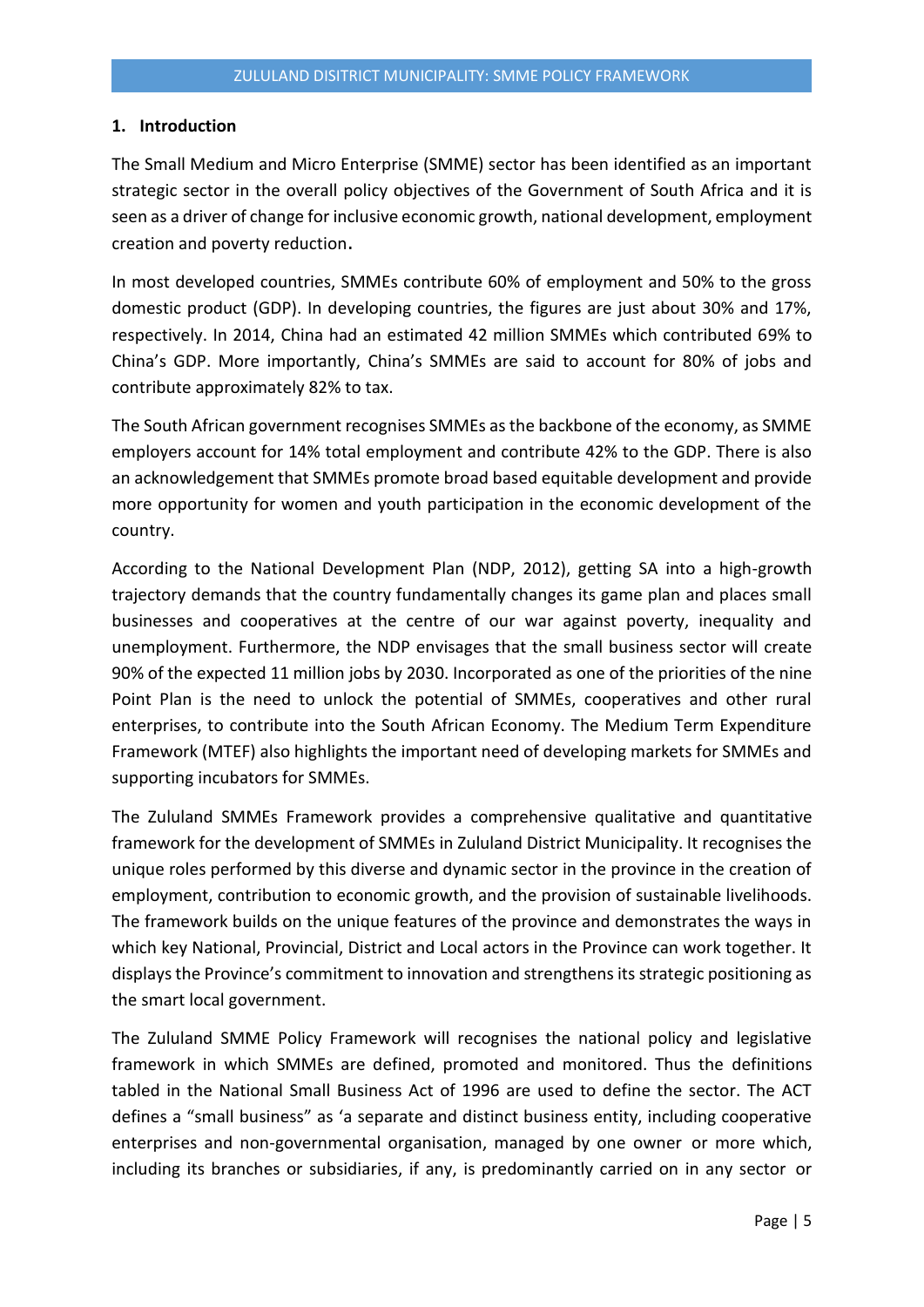subsector of the economy'. The Act sets criteria that should be used to classify businesses into four categories – see Table 1.

While cooperatives represent an important and unique form of enterprise, and are included in the National definition for small business, as cited above, support services for these enterprises are specifically addressed through the Local Government Cooperate Development Strategy.

| Table 1: National Small Business Act Definitions |  |
|--------------------------------------------------|--|
|--------------------------------------------------|--|

| <b>Category of SMME</b> | <b>Description</b>                                                                                                                                                                                                                                                                                                                                                                    |
|-------------------------|---------------------------------------------------------------------------------------------------------------------------------------------------------------------------------------------------------------------------------------------------------------------------------------------------------------------------------------------------------------------------------------|
| Micro enterprises       | Between one to five employees, usually the owner and family.<br>٠<br>Informal – no license, formal business premises, labour legislation.<br>$\blacksquare$<br>Turnover below the VAT registration level of R300 000 per year.<br>п<br>Basic business skills and training.<br>$\blacksquare$<br>Potential to make the transition to a viable formal small business.<br>$\blacksquare$ |
| Very small enterprise   | Part of the formal economy, use technology.<br>п<br>Less than 10 paid employees.<br>٠<br>Include self-employed artisans (electricians, plumbers) & professionals.<br>$\blacksquare$                                                                                                                                                                                                   |
| Small enterprise        | Up to 100 employees.<br>٠<br>More established than very small enterprises, formal and registered,<br>٠<br>fixed business premises.<br>Owner managed, but more complex management structure.<br>п                                                                                                                                                                                      |
| Medium enterprise       | Up to 200 employees.<br>٠<br>Still mainly owner managed, but decentralised management structure<br>٠<br>with division of labour.<br>Operates from fixed premises with all formal requirements.<br>п                                                                                                                                                                                   |

Source: National Small Business Act (1996)

Previous investigations into the small business market have classified small business typically by "informal" and "formal" type business or "registered" and "unregistered" business. Informal business is characterised by being a street vendor, a market or a stall trader or an individual that has not registered the business. Formal Business include those businesses that have registered their business with the Companies and Intellectual Property registration Office (CIPRO) as a sole proprietor, a partnership, a co-operative, a close corporation or a (Pty) Ltd.

It is apparent that the single parameter of "formal" and informal" is not robust enough. A further breakdown of the standard criteria in the table 2 below clearly indicates the need for an enhanced segmentation to support effective analysis.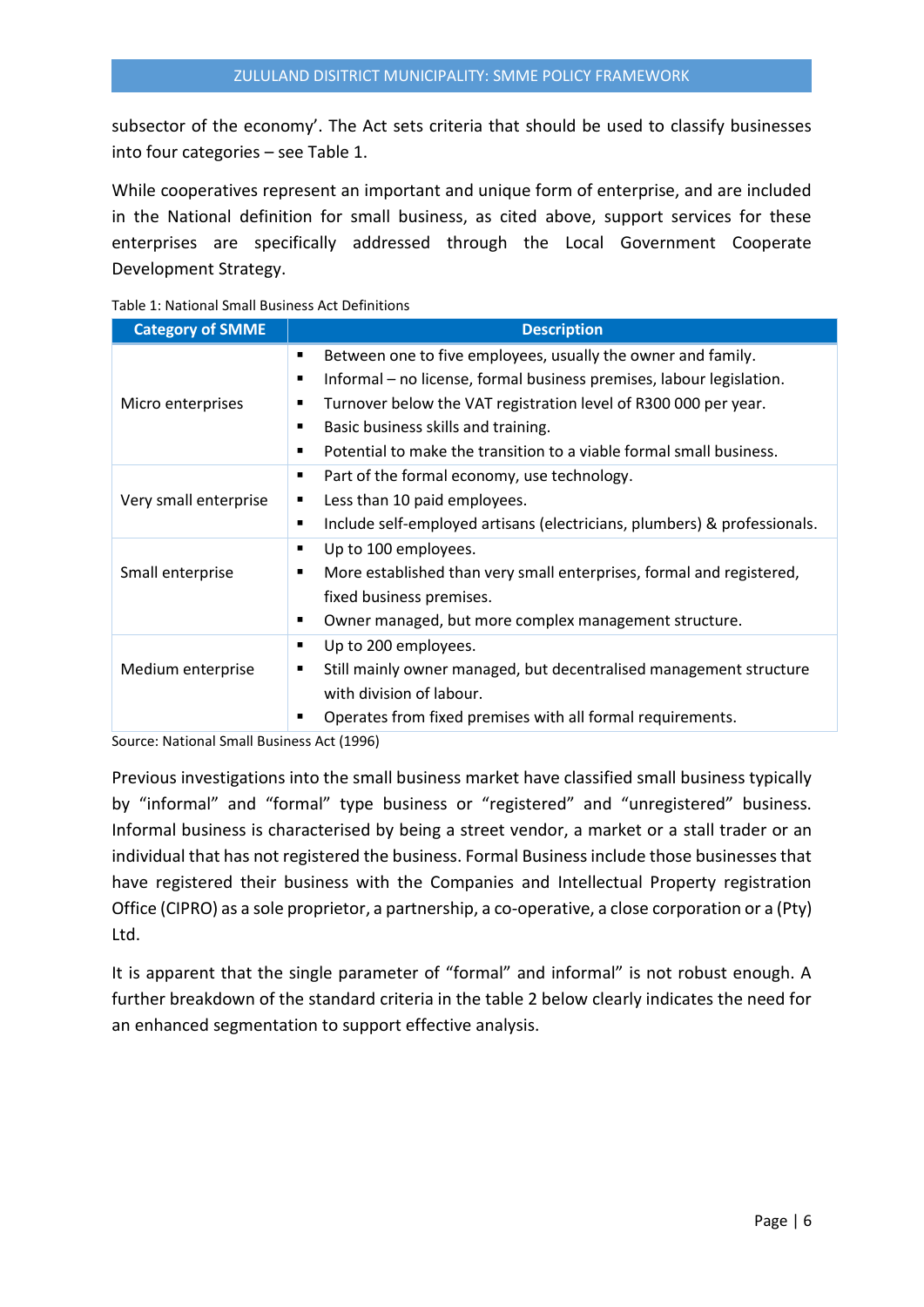| Informal Street Vendor,      |  | <b>Unregistered Individuals</b> |           | <b>Registered Business</b>    |  |
|------------------------------|--|---------------------------------|-----------|-------------------------------|--|
| Hawkers etc.                 |  |                                 |           |                               |  |
|                              |  |                                 |           |                               |  |
| Survivalist - street market, |  | Many involved in sale of        | $\bullet$ | Part of the formal            |  |
| stall market.                |  | goods however activity          |           | economy.                      |  |
| Predominantly involved in    |  | seen in other sectors such      | $\bullet$ | Registration of business a    |  |
| the sale of goods.           |  | as services or landlords.       |           | sole proprietor or a close    |  |
| Operate in the informal      |  | Not inclined to employ          |           | corporation.                  |  |
| sector of the economy.       |  | others.                         |           | 90% banked.                   |  |
| Won't employ others in       |  | More inclined to run            |           | Higher predominance of        |  |
| the running of their         |  | business from home.             |           | White and Indian business     |  |
| business.                    |  | Never registered the            |           | owners.                       |  |
| Income generation below      |  | business.                       |           | More likely to be             |  |
| the poverty line - average   |  | For 30% income derived          |           | professionals.                |  |
| of R1 500 per month.         |  | from business is not sole       | $\bullet$ | Skills learnt from post       |  |
| No training, high school     |  | sources of income.              |           | matric education or           |  |
| education.                   |  | Average monthly turnover        |           | training programmes.          |  |
| Approximately half have      |  | R <sub>2</sub> 600.             |           | <b>Employ approximately 5</b> |  |
| access to a bank account.    |  | 55% banked.                     |           | other people in the           |  |
|                              |  |                                 |           | business.                     |  |
|                              |  |                                 |           | R21 500 average turnover      |  |
|                              |  |                                 |           | of business.                  |  |

Table 2: Further Breakdown of SMME Characteristics

While the above criteria are useful for categorising SMMEs on the basis of size, the ZDM SMME Policy Framework recognises that the SMME sector is divers and can be stratified based on a number of other features, which are important to identify when designing development interventions. This includes distinguishing between "opportunity entrepreneurs", i.e. those who have established their business based on a perceived opportunity, and "necessity entrepreneurs", i.e. those who have established their business as a last resort because there are no other employment opportunities available to them.

It is apparent that the single parameter of "formal" and "informal" is not robust enough.

# **The SMME Policy Framework is proposing a six-pillar framework in order to address challenges faced by SMMEs, these are:**

- Non-financial entrepreneurial support initiatives with a particular focus on entrepreneurial training;
- Financial entrepreneurial support initiatives;
- Capacity building initiatives;
- Regulatory reforms and supporting the informal economy SMME sub-sector;
- Research on specific sectors and the role of SMMEs in building partnerships;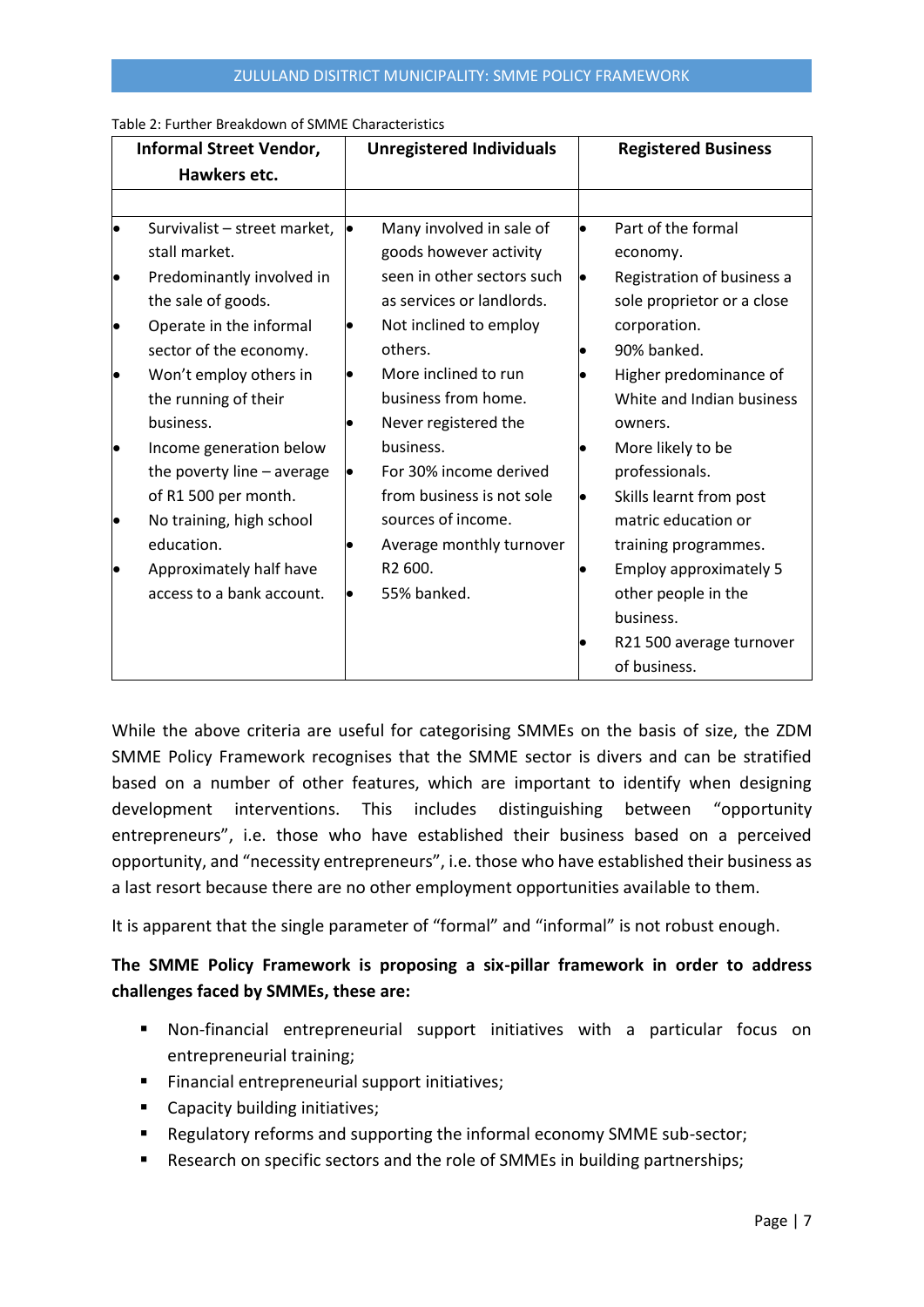**Employment retention and linking with the National Training Layoff Scheme.** 

These pillars or focus areas are listed accordingly and resources determined in order to ensure effective implementation and accountability through monitoring and reporting. All interventions will focus on inclusivity by linking the second and first economies and ensuring a more equitable distribution of income. The interventions will require a coordinated and concerted effort from both the social an economic intervention departments of ZDM in ensuring success.

## **2**. **Background**

#### **2.1 Policy and Regulatory Environment for SMMEs**

Since 1994, the development of the SMME sector has been an important focus for the South African government. The sector has been identified as a vehicle to improve employment and living standards of individuals who have been denied access to opportunity under the apartheid government. Numerous policy and legal factors can erode the capacity of SMMEs to create employment opportunities, foster innovation, sustain themselves and produce wealth. Even when the policy and legal instruments themselves are supportive of SMMEs, their enforcement and implementation may be inadequate or inefficient, thus defeating the purpose they were enacted for. The policies and legislative instruments that were developed to enable and advance SMME development agenda include the following:

## **2.1.1 General Small Business Policy and Legislation**

The policy, regulatory and other interventions put in place to support small business development are the following:

National Strategy for the Development and Promotion of Small Business The post-apartheid government developed the National Strategy for Development and Promotion of Small Business, after publishing the White Paper on the National Strategy for Development and Promotion of Small Business in 1995. A year later, the National Small Business Act was passed by Parliament, which provided for the institutions to implement this strategy. These policy and legislative interventions were introduced to address the imbalances created by the developmental agenda of the apartheid regime.

## **Small Business Development Act of 1996**

The National Small Business Act of 1996 was enacted to provide for the establishment of SEDA - to provide guidelines for organs of state to promote the development of small business.

SEDA provides SMMEs with non-financial support. Its work is carried out in line with the Integrated Small Enterprise Development Strategy, which aims to achieve the following goals:

- Strengthen support for SMMEs' access to finance.
- Create an enabling regulatory environment.
- Expand market opportunities for specific categories of small enterprises.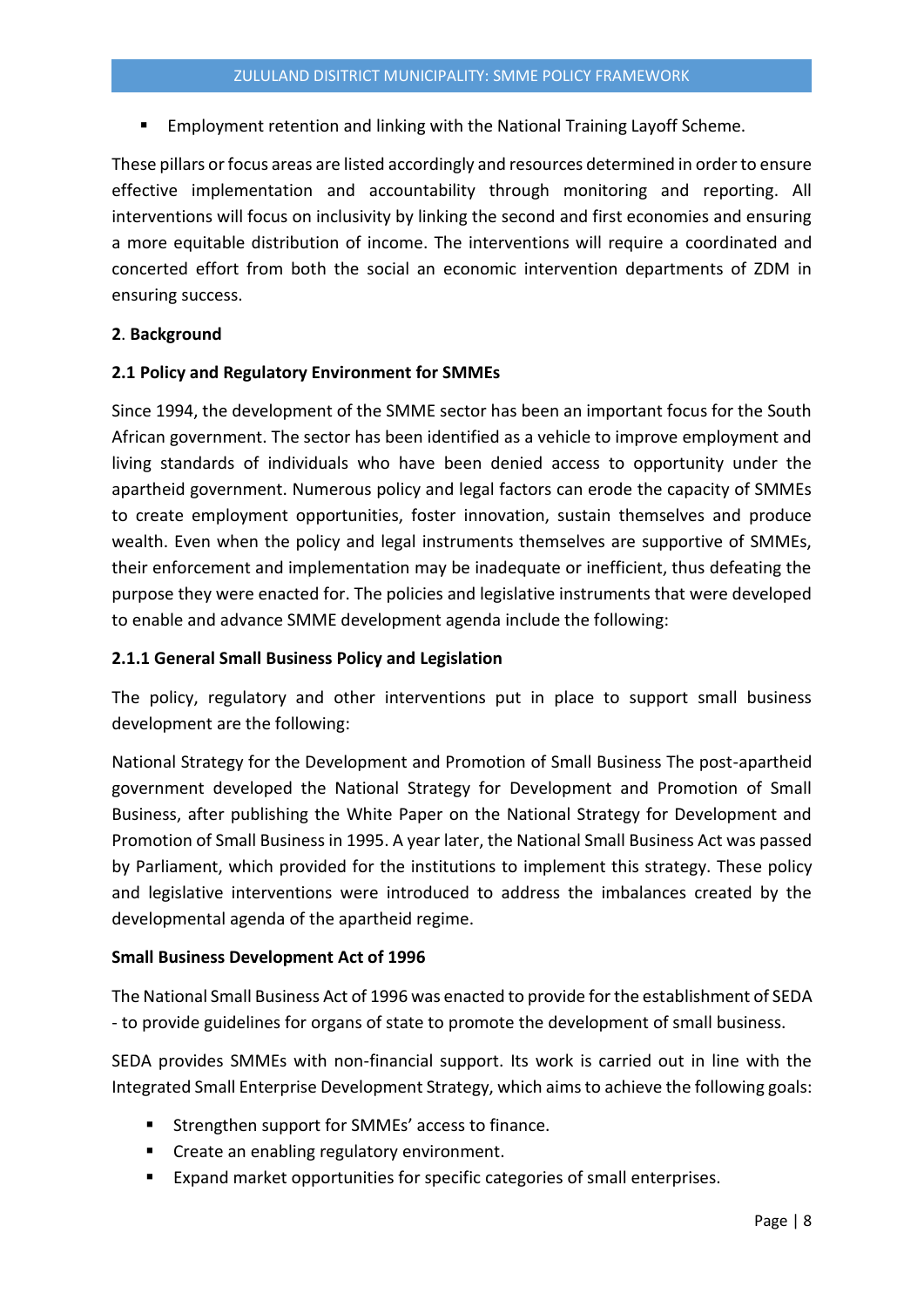Localise small business support through a grid of SEDA-coordinated information and advice access points.

## **3. Context for ZDM SMME Development**

The Government of the Republic of South Africa has established a comprehensive policy framework for economic growth and development, which mobilises the resources of the private sector and SMMEs. In addition, the National Skills Development Strategy and the National Local Economic Development Framework establish an important foundation for SMME development.

The National SMME development framework was established by the White paper on the national strategy for the development and promotion of small business in South Africa (1995) and the National Small Business Act (1996, and amended 2003). In 2004, government adopted the integrated strategy on the promotion of entrepreneurship and small enterprises, which acknowledges the need for focused support to designated target groups and special institutional arrangements. The strategy assigns high priority to the promotion of an integrated and coordinated approach to service delivery. It urges all government agencies operating in a decentralised structure to be guided by the mantra: "Think Synergy First". This means that no new support programme, no new products and services, and no new delivery Mayorhanism should be developed and implemented without first assessing the following:

- How the new initiative adds to existing support or delivery Mayorhanism, and how its introduction will close gaps that cannot be closed by existing offerings.
- How the new initiative ensures that duplication of existing support and delivery Mayorhanisms – across the spectrum of role players – is avoided at all costs.
- How the new initiative complements/reinforces/adds value to existing support and delivery Mayorhanism in a manner that ensures "seamless" delivery across all role players and offerings.
- How the resources deployed to the initiative will be accounted for in the national small enterprise service-delivery report.

## **Alignment to the ZDM Strategic Procurement Framework**

The role of the strategic procurement programme is to maximise the developmental impact of Government expenditure on new infrastructure as well as ongoing expenditure on the maintenance of infrastructure and consumables used in schools, hospitals etc. strategic procurement should also be closely linked with SMME support programmes in terms of supply chain development with the aim of maximising local content along the supply chain.

The establishment of a detailed and up to date supplier database is necessary across the range of goods and services procured both directly and indirectly through government expenditure.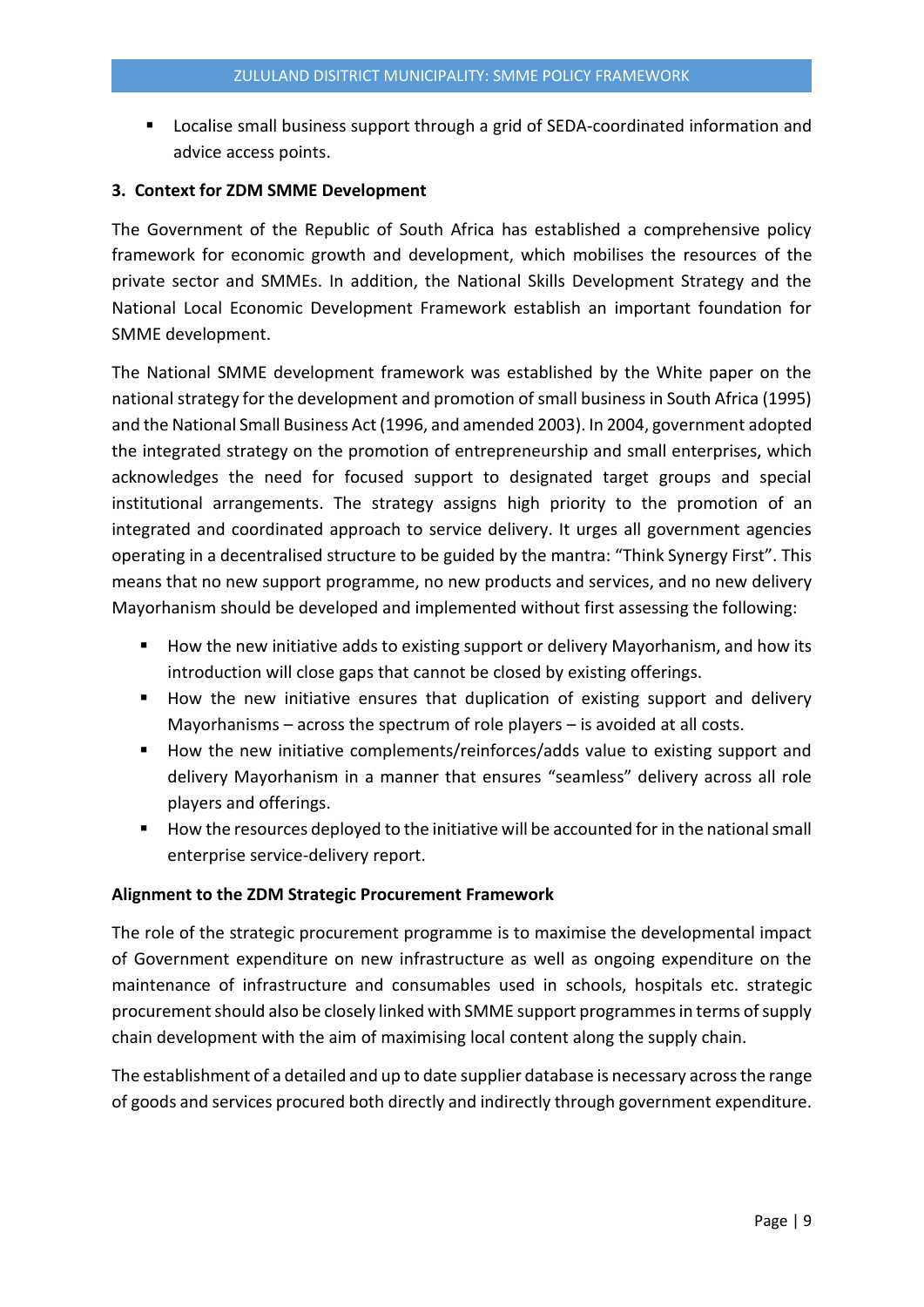Government procurement and localization will be optimally leveraged to support SMMEs and cooperatives within the province. If has been recognized that such an intervention can be used to:

- Stimulate economic activities
- Protect the National and Local industries against foreign competition
- Improve sector competitiveness
- Remedy regional disparities

Such interventions will be undertaken within the legal framework of the Preferential Procurement Policy (PPPFA) Framework Act (Act 5 of 2000). The Act gives effect to section 217(3) of the Constitution section 2(1) (d) of the PPPFA provides that any organ of the State may:

- Contract with persons, or categories of persons, historically disadvantaged by unfair discrimination on the basis of race, gender or disability; and
- **E** Implement the programmes of the RDP as published in Government Gazette No. 16085 (dated November 23, 1994).

ZDM will therefore ensure that the procurement of its key services promotes SMMEs, BBBEE and local content (localization) and encourages the private sector to do the same. In summary, special consideration has to be given to combining preferential procurement, enterprise development (SMMEs and Cooperatives) and localisation to enable meaningful participation within government supply chains and the industrial growth trajectory. A synergistic approach will be followed in linking preferential procurement, the creation of decent work, localization and industrial policy.

An implication of the "synergistic approach" is that the current PPPFA and the Broad Based Black Economic Empowerment (BBBEE) Strategy be reviewed and where applicable, customised, to exploit enterprise development (SMMEs and Cooperatives), as well as serve a model for the private sector. The convergence between procurement policy and enterprise development is therefore of critical importance, in conjunction with an alignment to local policy and strategy documents to ensure full optimisation of interventions.

# **4. Critical Factors Affecting SMMEs in the Local Government**

## **Problems faced by small business**

The problems faced daily by small business are diverse. By far the largest problem experienced is the need for capital in the business. 25% of all small business feels that crime and theft are major problem in the running of their business. 19% of small business owners feel that is too much competition. This could be due to the fact that almost 70% of small business are involved in the sale of goods. Only 7% add value to a product before selling it on.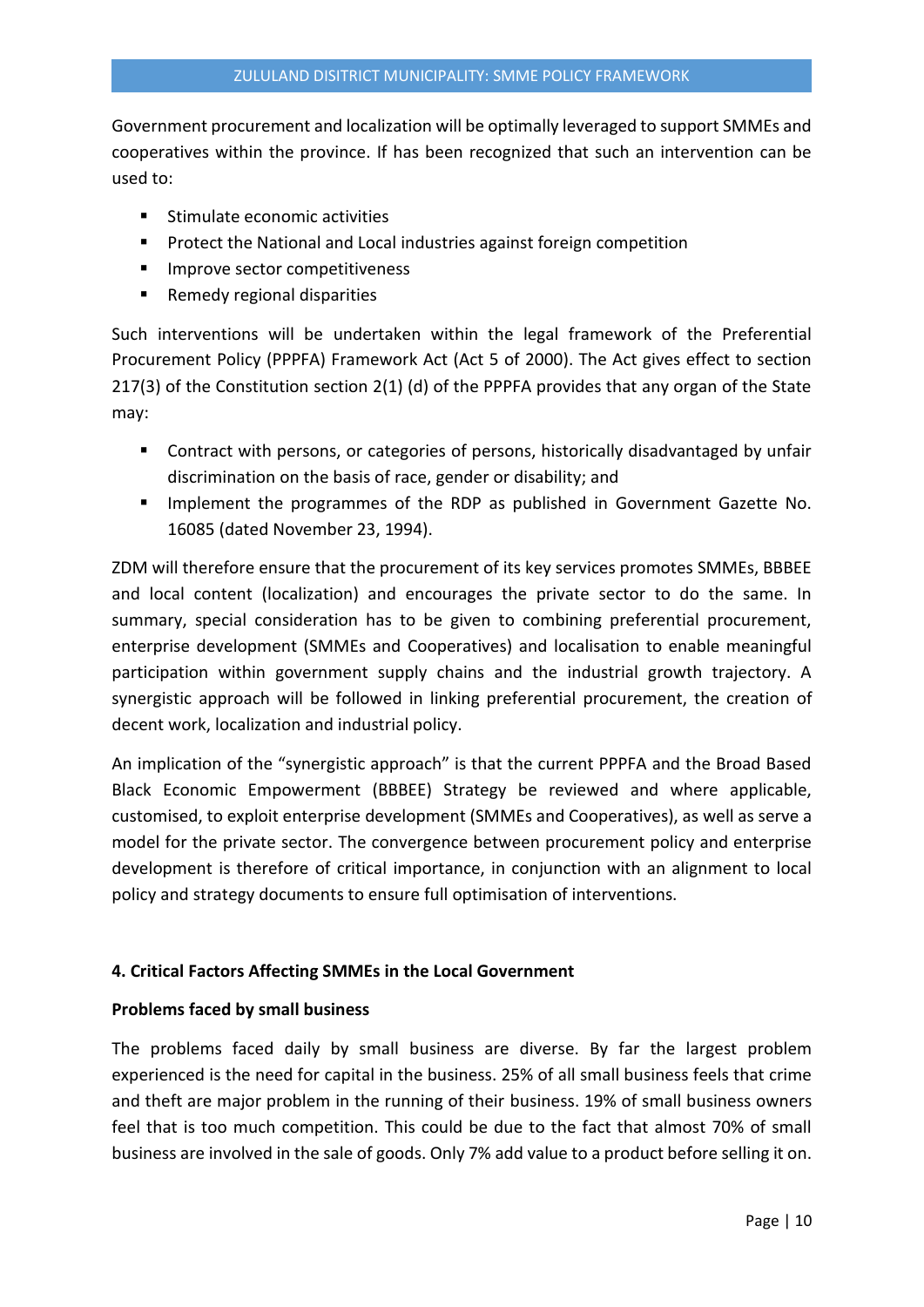Very little innovation is evident in the differentiation of products and services, limiting the business ability to be competitive.

Problems experienced in the business are exacerbated by the fact that 68% of all business owners have taught themselves the skills they are using in the daily running of their business. Only 1 in 10 business have had any business skills training specifically related to their business.

It is however encouraging to see that almost half of small businesses plan to expand and grow their business in the future. 39% would like to improve their profits and margins. A substantial proportion of small businesses are showing signs of increasing competitiveness, by innovation. 25% have stated that would like to develop new products and services in the future and 12% would like to improve their technological capacity within the business.

#### **Future aspirations of the business**

Small business owners when asked what they perceived as requirements for a successful business, 72% stated that the business must be profitable; loyalty of customers was also seen as important; 35% claimed that the location of businesses was critical for success. Only 18% felt that staying ahead of the competition was crucial.

On the basis of these findings from the study it is believed that focus should be placed on, amongst others:

- The need for an **approach** that recognises the different specific characteristic of SMMEs. The Business Sophistication Model (BSM) segmentation is a useful way of approaching SMME development as it recognises those specific characteristics. Interventions must then be tailored specifically so as to develop all BSM.
- The need for **better information** on the SMME sector: currently, it is extremely difficult to collect reliable and up-to-date data on the sector within the province. While some specific studies have been conducted, there is a dearth of information concerning the dynamics of the sector, its contribution to local investment and employment, or the issues affecting the development of the sector.
- The need for integration and transformation: ZDM remains one of the South Africa's least integrated economies, displaying glaring disparities between the established, predominantly white and formal economy (sometimes referred to as the "first economy") and the emerging, predominantly black and informal (also known as the ("Second Economy"). Immediate efforts are required to integrate these two sides of the economy through stronger commercial linkages, more effective markets and improved business performance.
- The need to *improve access to SMME development services:* while there are a wide range of financial and business development services on offer to SMMEs in ZDM, demand continues to exceed supply. Attention must be given to enhancing the access SMMEs have to development services, including those provided by the public, private and community sectors.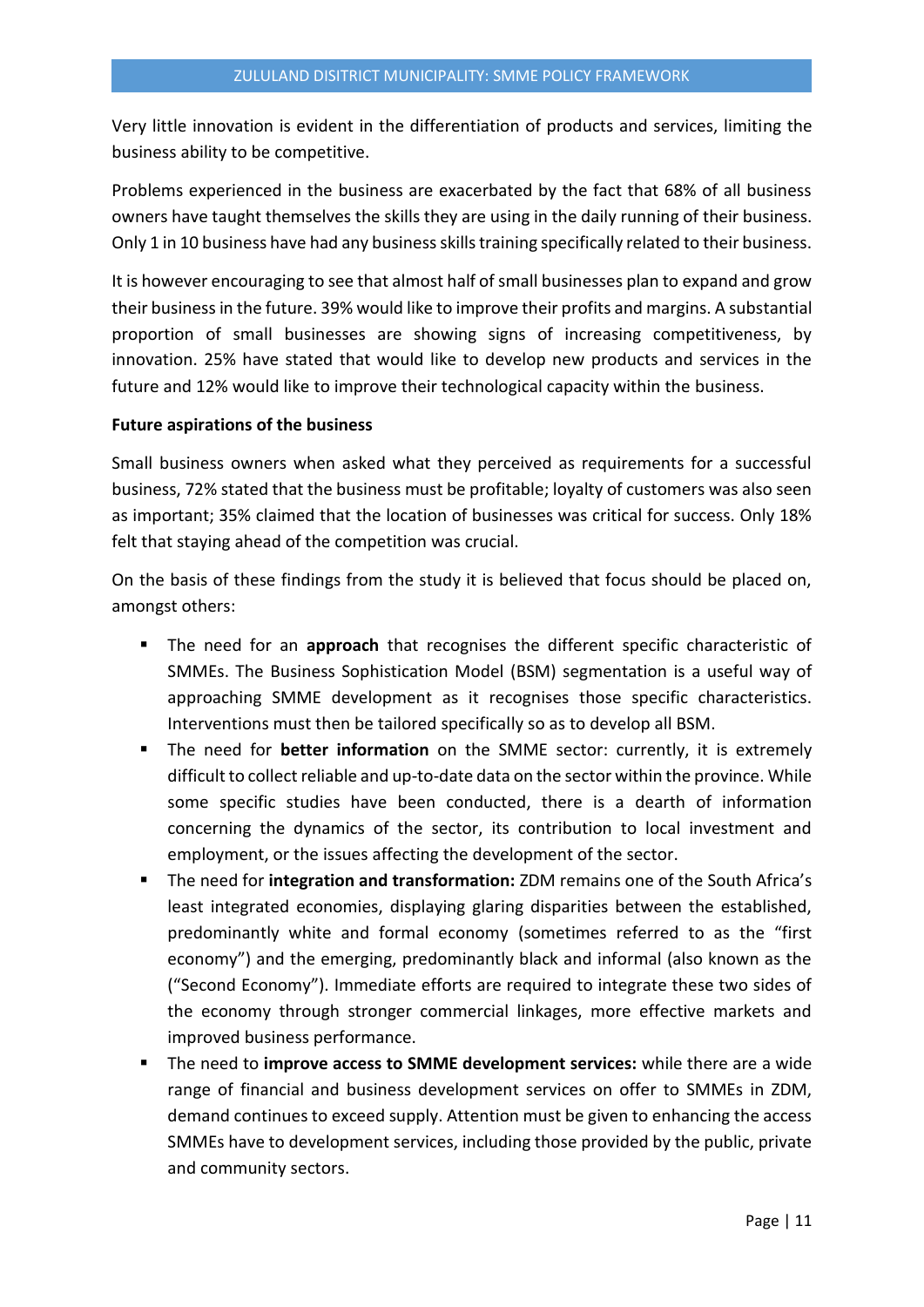- The importance of **lowering the cost of doing business including addressing crime** as these threaten the survival of many SMMEs. The complexities of local government regulations are another constraint faced by SMMEs, informal businesses are hit hardest.
- The need to **broaden the range of SMME development service providers** in the province: this includes, for example, the increased provision of online entrepreneurial training and linking any other support to the successful completion of training, the use of private managing agents that provide services to SMMEs on behalf of public agencies, improving access to markets, and the use of group-based SMME development services to increase impact.
- The need for **better local and local business environments:** because most SMMEs in the province start-up and operate without the support of any business development programme or service, it is essential to consider the systems in which these firms operate, including the markets they operate in and the influence of the business environment. Government authorities working at local, district and local levels should consider the influence their policies, laws and regulations have on SMMEs within their jurisdictions and do whatever they can to make these more conducive to the successful establishment and growth of SMMEs.
- The need for a more entrepreneurial society: entrepreneurship focuses on the attitude and skills business owners develop; it promotes the development of businesses that are based on market opportunity, the innovative use of available resources, and creative ways to overcome obstacles. Just as businesses can be managed in a more entrepreneurial way, SMME development services can also be designed and delivered in an enterprising manner. Thus, entrepreneurship and entrepreneurial approaches to business development are required.
- The need to improve the **institutional framework** for SMME development: SMME support in ZDM has been frustrated by a fragmented and poorly integrated approach to service delivery across national, local and local levels. Thus, in line with the National SMME strategy, greater attention has to be given to improving the collaboration and coordination of SMME services providers from the public, private and community sectors.
- The need for **better business representation and public-private dialogue:** effective SMME development regular dialogue between government and the business sector. SMMEs in ZDM need to be better organised, better represented, and better able to liaise with government on the issues that are important to them and their future. This is an issue at local, district and local levels.
- The need for better **facilities and infrastructure,** especially in areas that were marginalised by, so called "apartheid planning": many SMMEs in the province operate in informal or illegal locations simply because there are insufficient or poor premises available. This is particularly common in formerly disadvantaged locations, such as townships, as well as in formal settlements. In addition, access to power, water and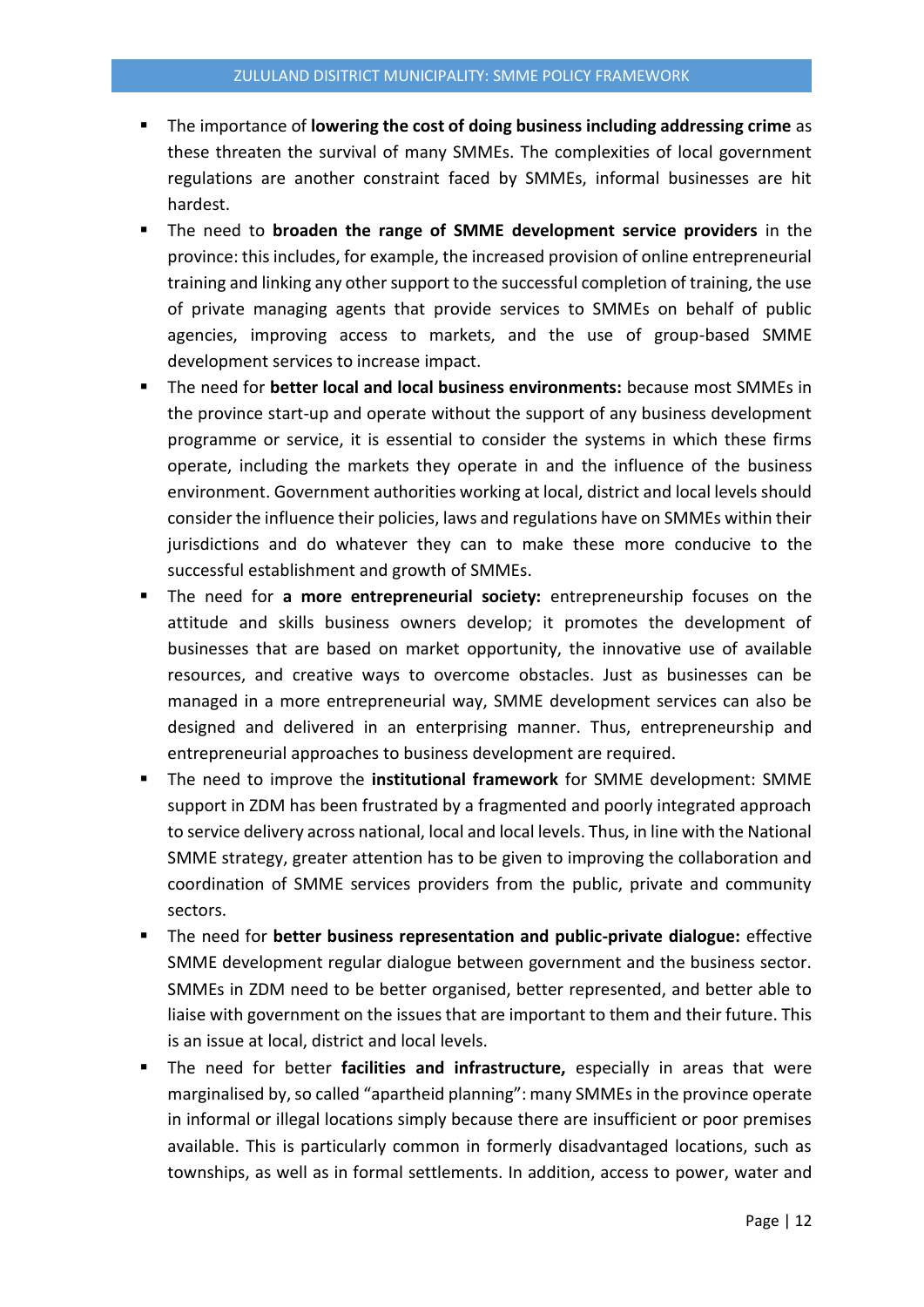sanitation are concerns for many micro and small business owners. These issues contributes to a lack of access many SMMEs have to broader, mainstream markets that are essential for their development.

## **5. Strategic Pillars and Programmes of the Policy Framework**

In order to establish a more vibrant and dynamic SMME sector that contributes to the province's growth and development, SMMEs nee dto be able to compete successfully in local as well as national and international markets and provide a diverse range of new and lasting decent employment opportunities for Youth, Women and people living with disabilities.

The interst in SMME development by government is informed by the growth and development potential of these entities. The potential and ability od SMMEs to create employment opportunities, increase total entrepreneurial activity (TEA) index, support sustainable livelihoods is extremely critical in addressing poverty and unemployment. It must be noted however, that generation of employment opportunities is not the cardinal criteria in deciding to focus on entrepreneurial initiatives and SMME support in particular. Increasing entrepreneurial activity is also important as South Africa is not ranked amongst the world's most entrepreneurial nations.

The average number of jobs created by small business is 1.3, this implies that on average SMMEs in the province provide one additional job to the owner. The statistics show that 70% of SMMEs actually do not create any jobs, only 4% of SMMEs employ more than five other. This would largely be the SMMEs in the higher BSMs, particulary BSM 6-7. Clearly the employment share of SMMEs is not stellar.

The local SMME sector should reflect the racial and gender pattens of the province and strong commercial linkages should formed between firms of different sizes and along strategic value chains. The province should contain effective, independent businesss associations that represent and support a wide range of business members and local, district and local government will liase with these associations on a regular basis. Furthermore, SMME ownership and management should become a desired career for many youth, women and people living with disability in the province and no longer an option of last-resort.

In responding to the critical concerns of SMME development in the province and achieving the above policy aim, a six pillar framework is established:

- Pillar 1: Non financial entrepreneurial support initiatives with a particular focus on entrepreneurial training.
- Pillar 2: Finanncial entrepreneurial support initiatives.
- Pillar 3: Capacity building initiatives.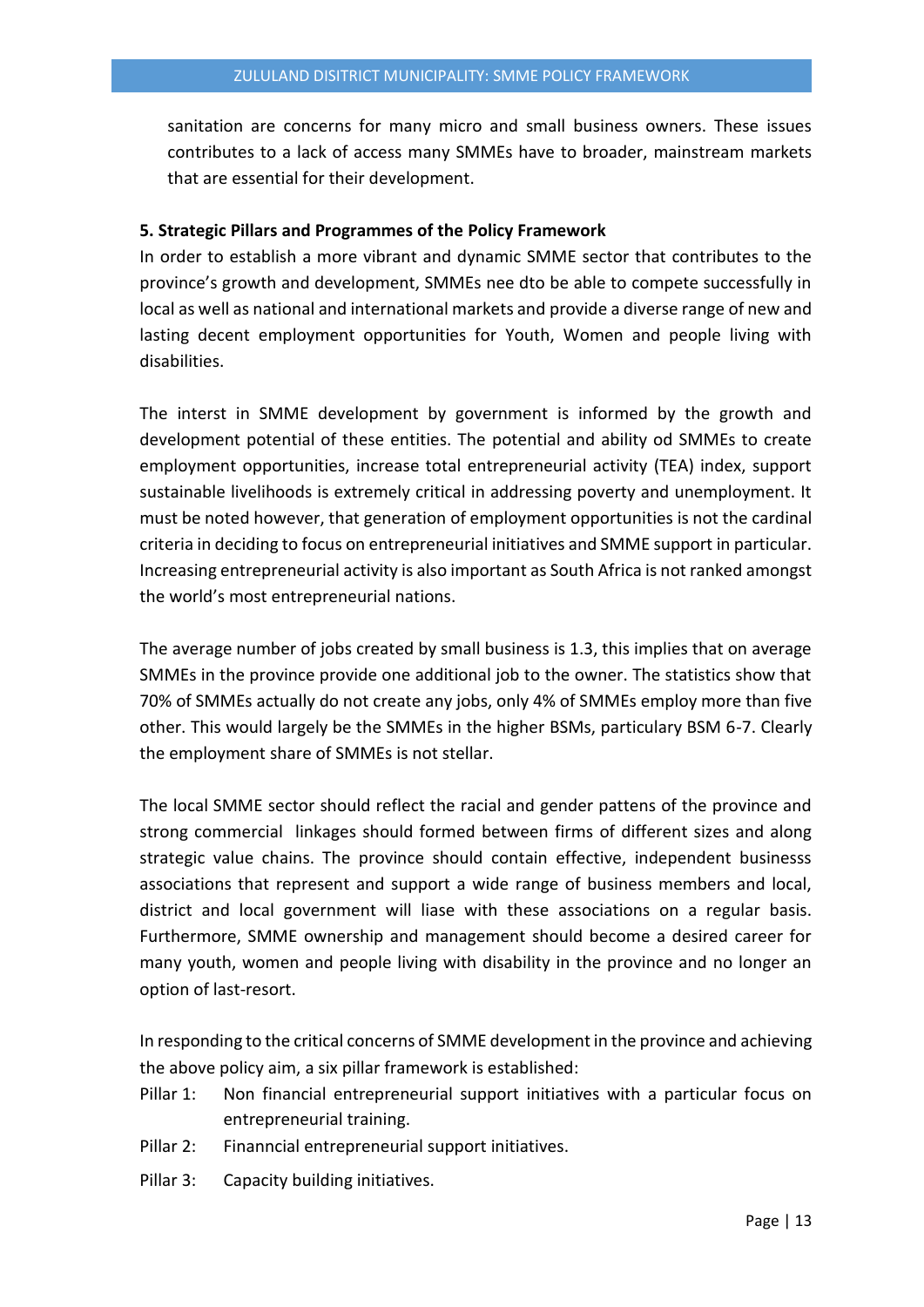- Pillar 4: Regulatory reform and supporting the informal economy SMME sub-sector.
- Pillar 5: Research on specific sectors and the role of SMMEs and building partnerships.
- Pillar 6: Employment retention and linking with the National Training Layoff Scheme.

| <b>Programme 1: Support to Micro Enterprises (BSM 1-3)</b>               |                                                                   |  |  |  |
|--------------------------------------------------------------------------|-------------------------------------------------------------------|--|--|--|
| Programme 1.1                                                            | Entrepreneurial opportunities and first steps training programme  |  |  |  |
| Programme 1.2                                                            | Micro Enterprise Development Initiative                           |  |  |  |
| Programme 1.3                                                            | Regulatory Impact Assessments and ZDM Informal Economy Initiative |  |  |  |
| <b>Programme 2: Support to Small Enterprises (BSM 4-5)</b>               |                                                                   |  |  |  |
| Programme 2.1                                                            | <b>Online Business Training Programme</b>                         |  |  |  |
| Programme 2.2                                                            | SMME Funding (BSM 4-5)                                            |  |  |  |
| Programme 2.3                                                            | Sector Research and Information Sharing                           |  |  |  |
| Programme 3: Support to Medium sized Enterprises (BSM 6-7)               |                                                                   |  |  |  |
| Programme 3.1                                                            | <b>Local Mentor Database and Accreditation</b>                    |  |  |  |
| Programme 3.2                                                            | <b>Entrepreneurial Back Office Support</b>                        |  |  |  |
| Programme 3.3                                                            | <b>Tender Submission Support</b>                                  |  |  |  |
| Programme 3.4                                                            | SMME Funding (BSM 6-7)                                            |  |  |  |
| Programme 4: Support to Medium sized Enterprises and Boosting Innovation |                                                                   |  |  |  |
| Programme 4.1                                                            | Boosting Innovation among Micro and Small Enterprises             |  |  |  |
| <b>Programme 5: Cross Cutting Programmes</b>                             |                                                                   |  |  |  |
| Programme 5.1                                                            | ZDM SMME Information Programme                                    |  |  |  |
| Programme 5.2                                                            | <b>Consolidated Entrepreneurial Portal</b>                        |  |  |  |
| Programme 5.3                                                            | ZDM SMME Development Forum                                        |  |  |  |
| Programme 5.4                                                            | <b>Training Layoff Scheme Support</b>                             |  |  |  |
| Programme 5.5                                                            | ZDM SMME Observatory                                              |  |  |  |

## **6. Principles Informing SMME Development in ZDM**

The following principles inform the design and management of SMME development interventions in the province:

- The ZDM provides oversight and leadership in the development of the SMME sector in the province, liaising closely with key national government departments and agencies, as well as with all districts and local Municipalities.
- **EXECT** SMME development services enhance the potential for economic transformation in the province, removing the dualism that is currently found in the economy and practically supporting opportunities for Broad Based Black Economic Empowerment (BBBEE).
- Wherever possible, systemic and sustainable approaches to SMME development are applied in order to address the underlying constraints and barriers experienced by the sector and ensuring all SMMEs in the province benefit from these interventions.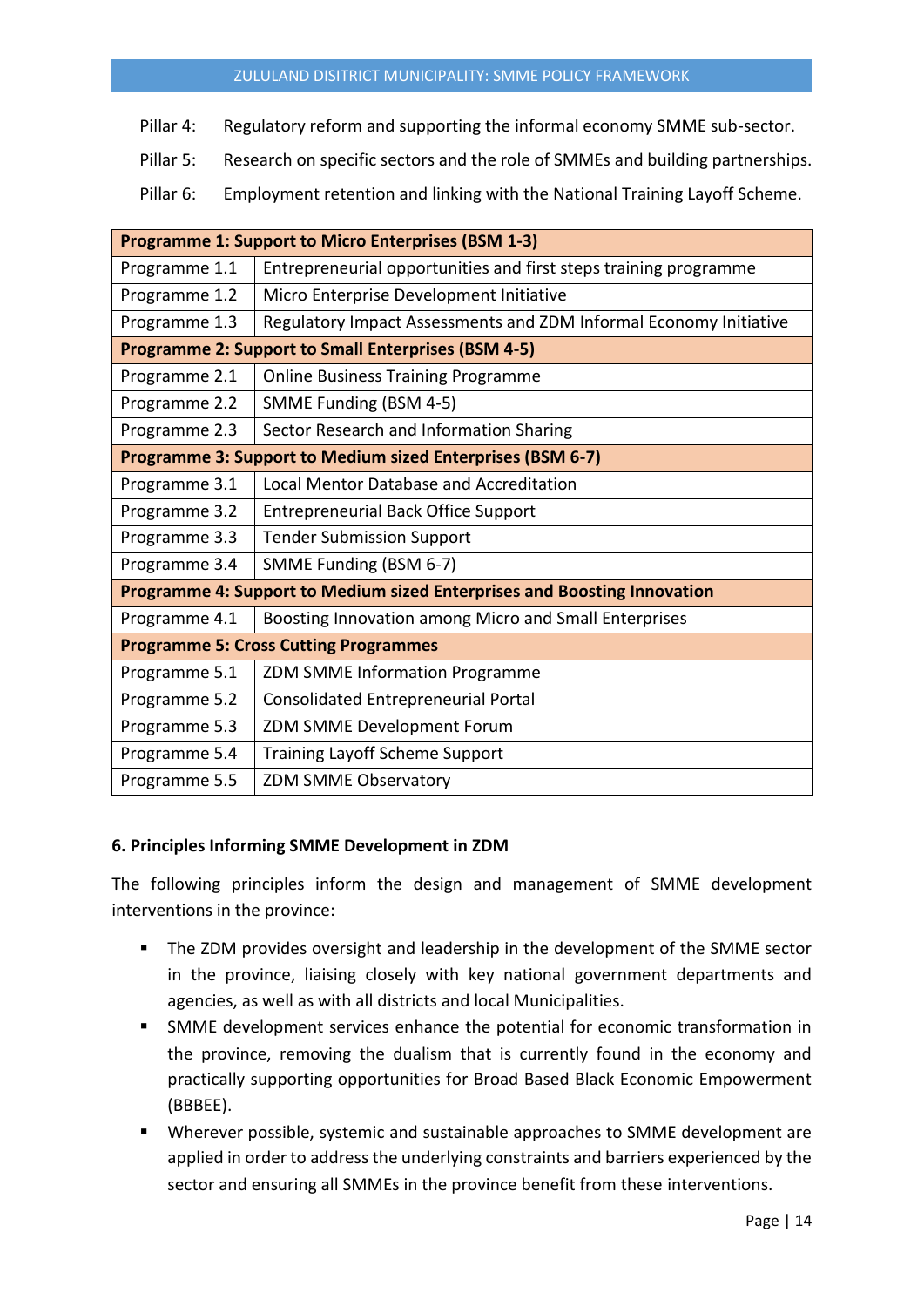- The creation of local and local business environments that enable the growth of SMMEs within the province is a continuous process of assessment, reform and dialogue with the business community.
- All SMME development services are carefully targeted, demand oriented, responsive and integrated.
- Wherever possible, all sectors engaged in the SMME sector public, private and community, as well as national, local agencies, and the SMME sector itself – working together to ensure their actions are complementary and coordinated.
- Regular and structured dialogue between local and local governments and the SMME sector is essential to the design of effective support interventions and a better business environment.
- Local SMME development pays special attention to the constraints and challenges facing women, young people, people with disabilities, and enterprises operating in previously disadvantaged areas in the province.
- New methods and instruments are developed to promote SMME development in the province, including the use of pilot and flagship projects, which test new approaches to SMME incubation, innovation and development.
- Investments are made into the generation and management of knowledge concerning the local SMME sector and development interventions.
- SMME development interventions in the province is aligned with the targeted sectors and clusters as specified in the ZDM Spatial Development Framework. Specific SMME development strategies are formulated in each of the identified sectors and development targets set and monitored:
	- o Transport equipment
	- o Wood and paper
	- o Publishing and printing
	- o Textile, clothing and leather
	- o Food, beverages and tobacco
	- o Other none-metal minerals products
	- o Construction
- Clear targets are set for the development of SMME in the province, which shall be regularly monitored and reported.

## **7. Key Stakeholders and Institutional Arrangements**

The focus on the different segments of the SMME market, financial and non-financial support measures, capacity development and other policy priorities will be detailed as programmes in the Implementation Plan. The programmes will be costed with relevant champions and support agencies assigned to ensure proper implementation to achieve the objectives.

The policy framework recognises the full range of actors engaged in the development of the SMME sector in the province. To be effective SMME development in ZDM requires an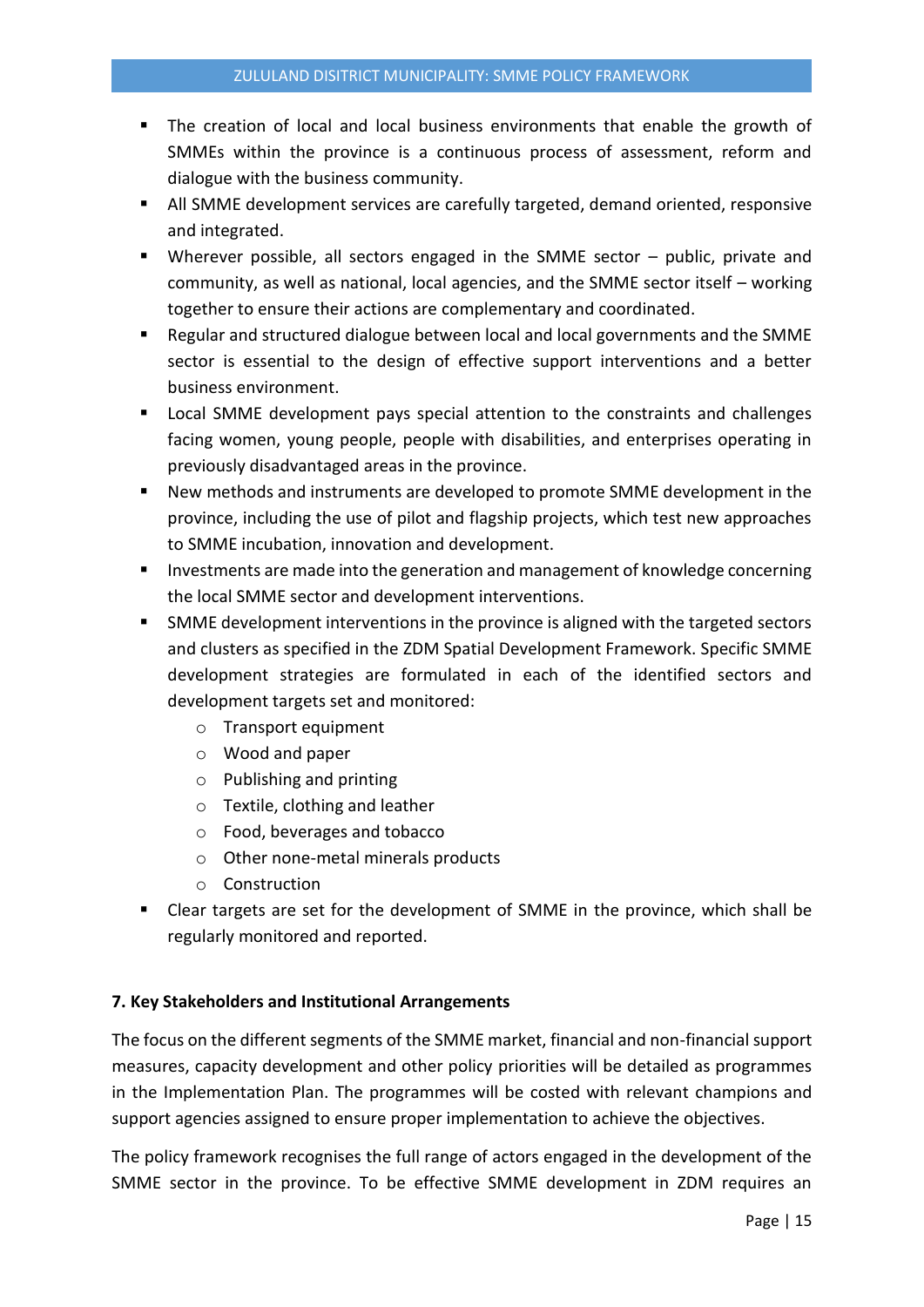institutional framework that builds on the strengths of all actors and promotes a platform for improved integration, collaboration, coordination and partnership. The Government of South *Africa's Integrated Strategy on the Promotion of Entrepreneurship and Small Enterprises* promotes an integrated and coordinated approach to service delivery. The principle of integration in the strategy refers to three levels of integration:

- Integration of different socio-economic policy areas.
- Integration of programmes within the public sector (cutting across national, provincial and local government), and between the public and private sectors.
- Integration of the activities of different entrepreneurship and small enterprise promotion institutions.

## **7.1 National Government**

The government of the RSA sets the macroeconomic and constitutional framework in which SMMEs operate, which displays a commitment to open markets, private enterprise, freedom of association and sound property rights. The national government also establishes the policy and legal framework for SMME activity through instruments such as White Paper on national strategy on the development and promotion of small business in South Africa (1995), the National Small Business Act (1996), National Small Business Amendment Act (2004), and the integrated strategy on the promotion of entrepreneurship and small enterprises (2005). National government also supports the SMME sector through development agencies that have a specific mandate.

## **7.2 Local Government**

The ZDM performs the following functions in relation to SMME development:

- Leadership in local SMME development: SMME development cannot be expected to occur naturally. It requires leadership and direction. ZDM through its Department: Community Services – LED Unit, will oversee the development of the SMME sector and engage all actors on a collaborative basis. Leadership in this context involves the following specific roles:
	- o Oversight and accountability.
	- o Identification of local priorities.
	- o Liaison with key National Government departments and Development Agencies to ensure local priorities and concerns are reflected in their SMME development services and annual work plans.
	- $\circ$  Coordinate the engagement of other departments of the ZDM in SMME development activities.
	- o Liaise with other District's and Local Municipalities regarding their SMME development policies, programmes and services, promoting information sharing and collaborative approaches.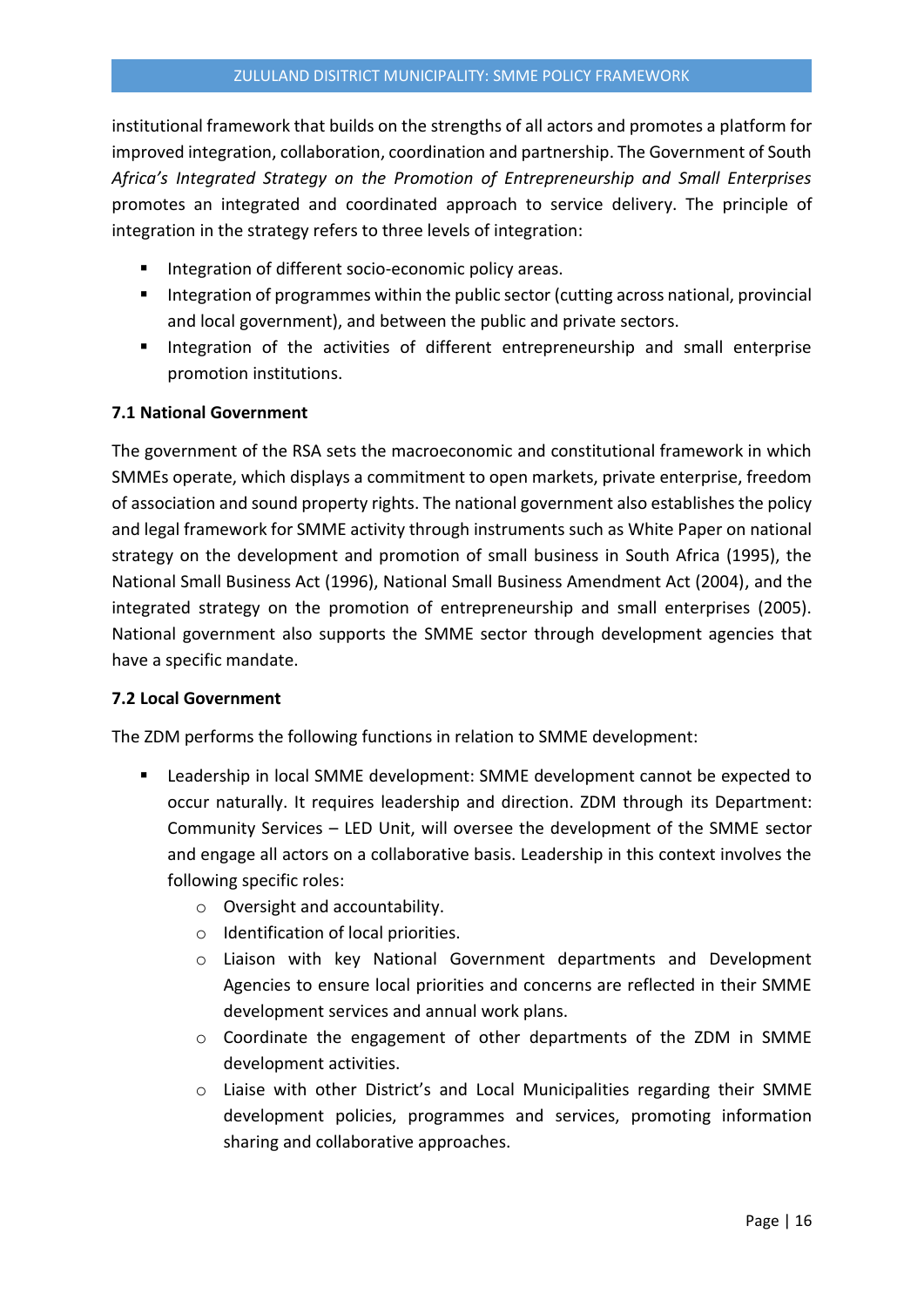- o Coordination and harmonisation of all national and local SMME development services providers.
- SMME development services: Local SMME development requires a network of providers to deliver financial and business development services to the SMME sector. This includes national agencies, local SMME development agencies. It also includes public, private and community based service provider as well as, in some cases, business membership organisations. These agencies are required to perform the following roles in relation to SMME development:
	- o Identify and respond to the specific needs and development constraints experienced by targeted SMMEs.
	- o Provide services in a sustainable, practical and business-like manner.
	- $\circ$  Identify strategies for maximising outreach and impact on the local SMME sector.
	- o Share information with other service providers operating in the province.
	- o Participate in partnership projects and collaborative approaches to SMME service delivery.
	- o Set target for service delivery and report on these on a regular basis.
- Pilot and flagship projects: Success in SMME development requires a commitment to trialling new methods and approaches. ZDM will work with all agencies to identify and test new approaches, which if proven successful, can be replicated to other locations in the District. Will also consider the development of flagship projects, which provide a focus for key strategic approaches, such as the development of an SMME incubation centre or innovation centre.
- Public-private dialogue: The importance of regular and structured dialogue between government and the business community is well recognised. This should occur at local and district levels. This requires the following:
	- o A well organised business sector that effectively represents the business community – this requires business organisations that represent firms of all sizes and sectors.
	- o A platform with government that creates the space for dialogue with the business community – this requires government and leadership that demonstrates that business views will be heard.

## **7.3 Sub-local Government Authorities**

Municipalities have a critical role to play with regard to SMME development. While there are varying powers and mandates prescribed to these bodies based on the Municipal Structures Act, all have the capacity to contribute to, promote and constrain the development of SMMEs. Most districts and Local Municipalities have recognised the role of SMMEs play in their local economy and have included SMME development in their Local Economic and Integrated Development plans. Some have provided direct support to SMME Development agencies such as The Business Places.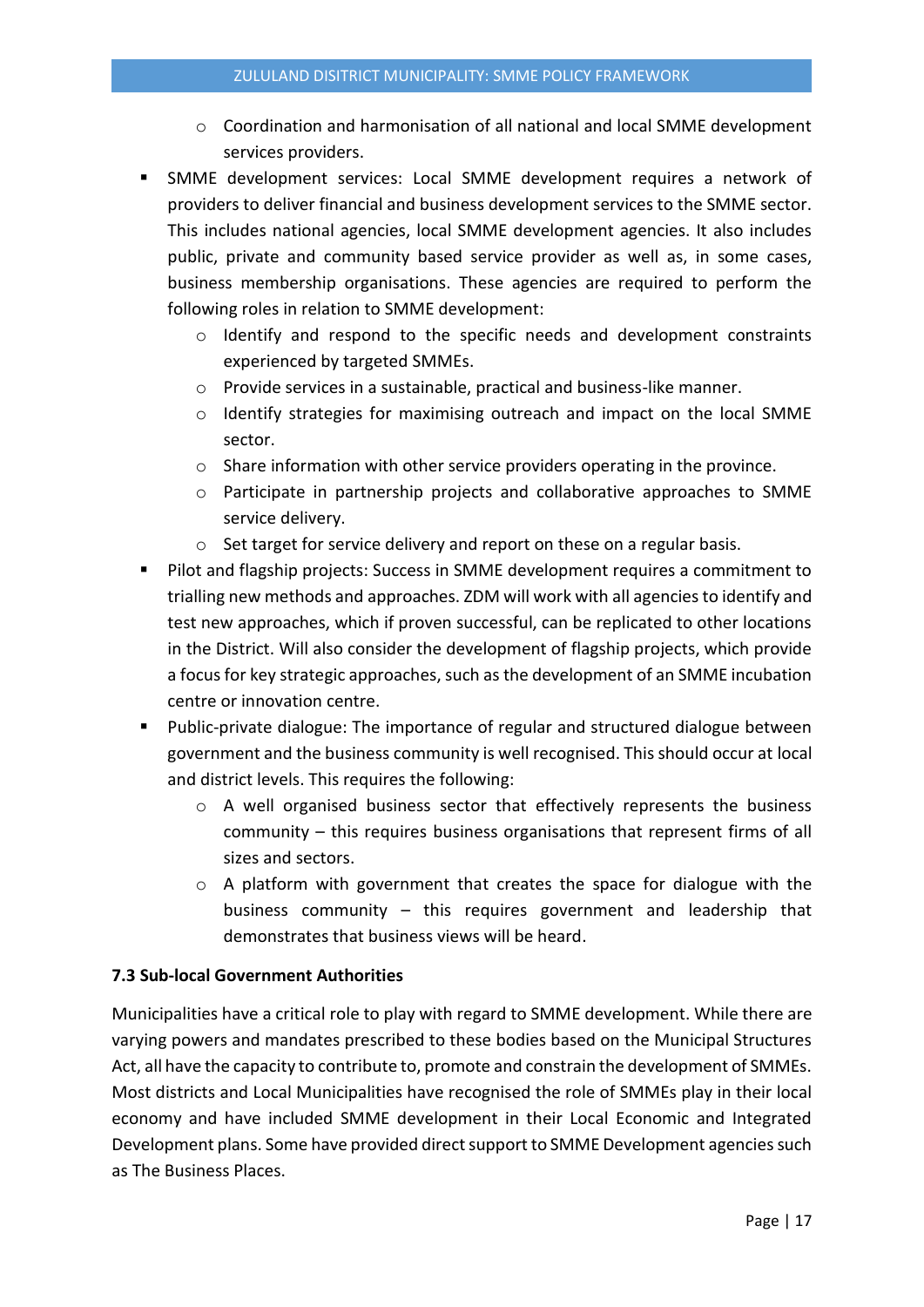In line with the principles of co-operative government, national and provincial government must support and strengthen municipalities' capacity to manage their own affairs. This concerns SMME development as well as other social and economic development plans and programmes. Thus, ZDM will liaise with its family of municipalities to determine the correct support measures it can provide in relation to SMME development in the District.

## **7.4 Academic and Research Agencies**

ZDM enjoys the presence of a wide range to academics and research agencies. These include public agencies such as Universities, Technikon's and Colleges as well as non-governmental and private consulting and research firms. These agencies provide basic, technical, and tertiary education, training, advice and research to SMMEs as well as to pay greater attention to business development issues, SMME development and the development of entrepreneurship skills.

The development of the SMME sector in ZDM requires close collaboration between the business communities, in particular the SMME sector, and academia. Support should be provided by public agencies and private investors to promote innovation and technology transfer that improves the competitiveness of SMMEs in the District. Special attention should be given to the creation of SMME incubators, innovations centres (such as those currently promoted by the National Department of Science and Technology and the Small Enterprise Development Agency), and the creation of technology based clusters.

## **7.5 Private Sector and Business Membership Organisations**

The SMME sector in ZDM is represented through a range of business membership organisations, which reflect the diversity of the sector. Business membership organisations provide important services to their members and, in some cases, provide SMME development services. In addition, they present local and local government with an opportunity to discuss concerns directly with the business community.

Municipalities and government sector departments should liaise with business membership organisation on a regular basis. SMMEs are encouraged to join local associations and, wherever possible, these associations should ensure the voice of even the smallest member business is heard to help within their structures. Where possible, support services should be provided to help business membership organisations become better organised and equipped to provide sustainable membership and development services to SMMEs.

# **7.6 International Donor and Development Agencies**

It is recognised that there are a number of SMME development initiatives in ZDM that benefit from the support of International donor and Development Agencies. These Agencies are encouraged to work with key Local, District and Local actors – public, private and community based in their efforts to promote the sustained development of a more competitive SMME sector. Support from agencies such as these should focus on the trialling of new methods and